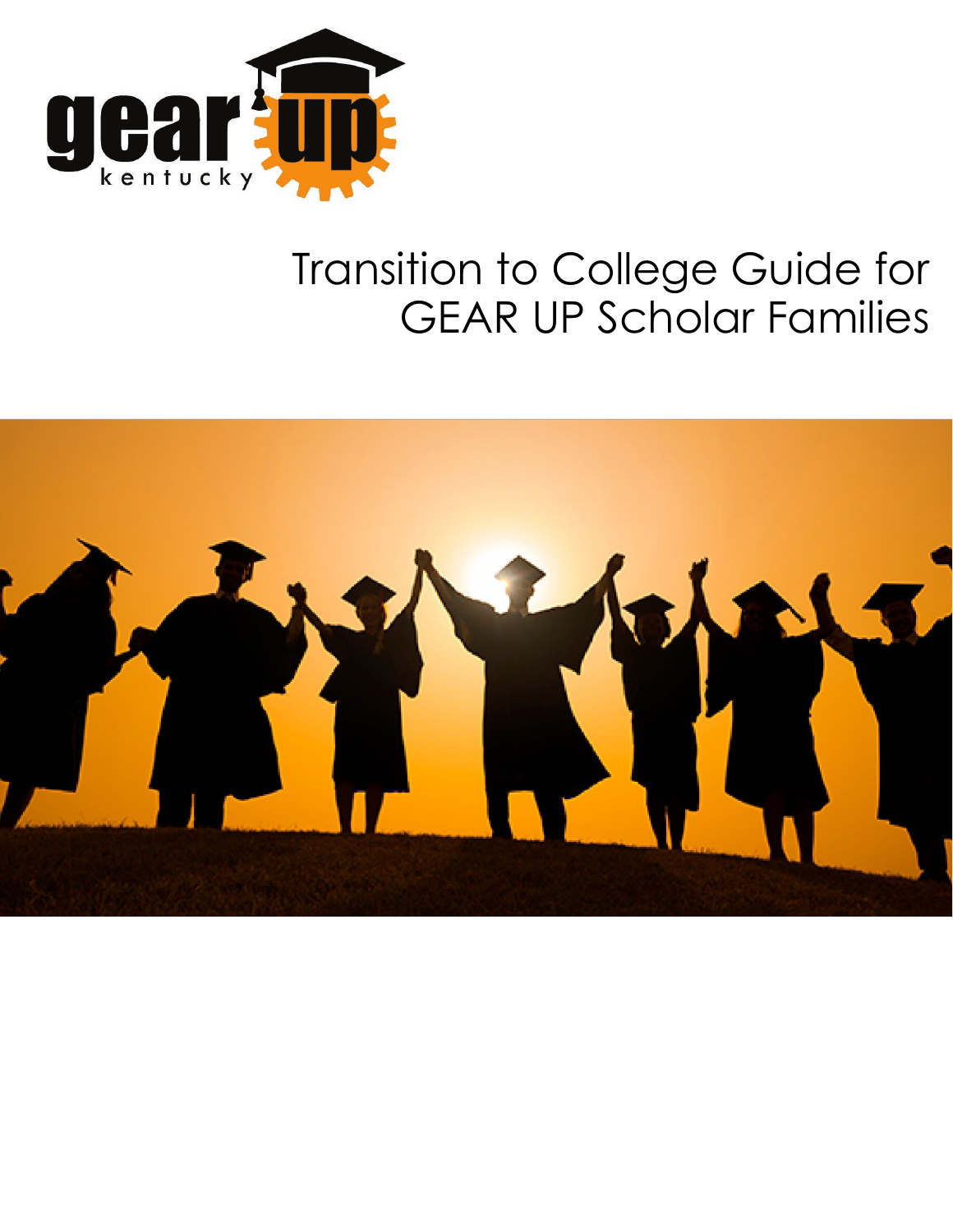# **CONGRATULATIONS!**

Your student has completed the hard work required to graduate from high school and taken the steps necessary to be accepted into college! These are huge accomplishments – congratulations!

GEAR UP Kentucky has some great news: **your student is now a GEAR UP Scholar,** which means that support from GEAR UP Kentucky (GUK) will continue through their first year of college – for them, *and for you!* Find your student's GEAR UP Kentucky postsecondary partner institution logo below, and meet their designated GEAR UP Kentucky Postsecondary Transition Coordinator!

### **Meet the GEAR UP Kentucky Postsecondary Transition Team:**

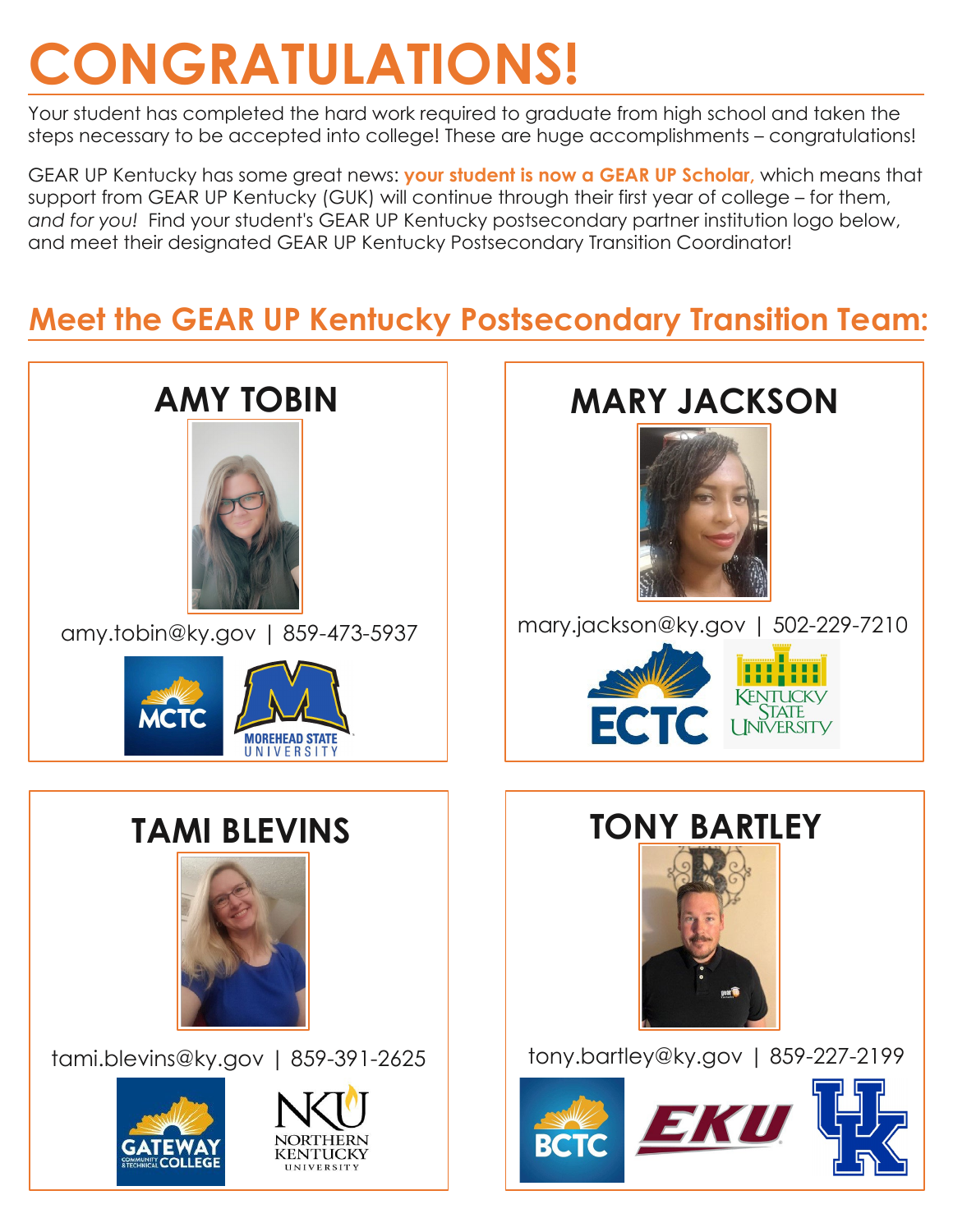# **Let's Get Ready for College!** *Month-by-Month Task Lists*

**Use the following series of task lists to help your student identify what needs to be completed over each of the next 4 to 5 months, to prepare for college in the fall.** 

- **ONGOING |** *Time to Get Up to Speed*
- **APRIL: Spring Forward |** *Time to Prepare*
- **MAY: Goodbye HS, Hello College |** *Time to Celebrate*
- **JUNE: College, Here We Come |** *Time to Pay a Visit*
- **JULY: Almost Here |** *Time to Get Excited*
- **AUGUST: The Big Day |** *Time to Start This Great Adventure*

*Note: Review the Legend at the bottom of each page to identify which tasks are highest priority, as well as which tasks are only for those who are attending 4-year colleges/universities.*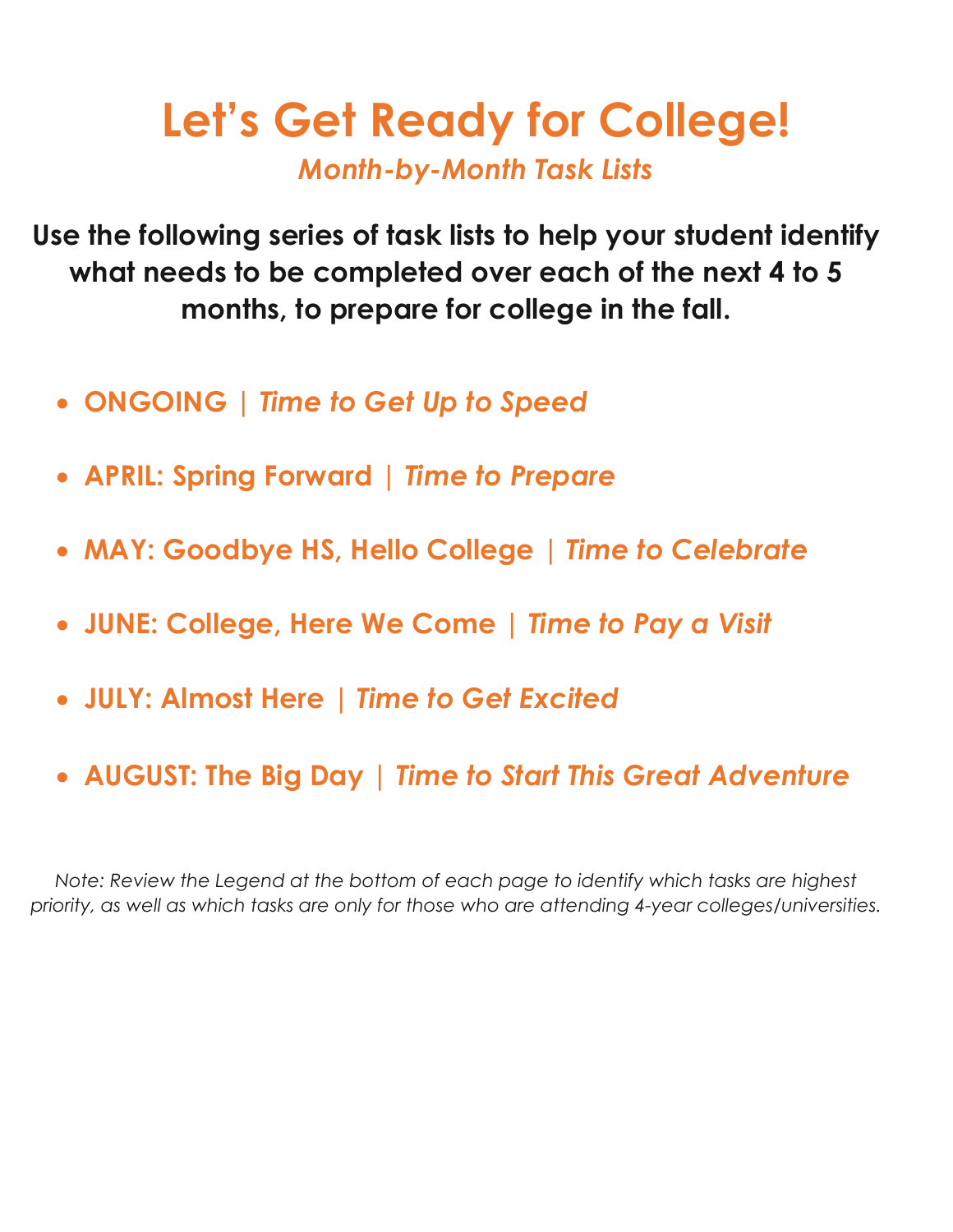| <b>STUDENT Tasks</b>                                                                                                                                                                                                                                                                                                                                                                                                                                                                                                                                                                                  | <b>PARENT/GUARDIAN Tasks</b>                                                                                                                                                                                                              | <b>Tips, Reminders, Opportunities</b>                                                                                                                                                                                                                                                                                                                                                                                 |
|-------------------------------------------------------------------------------------------------------------------------------------------------------------------------------------------------------------------------------------------------------------------------------------------------------------------------------------------------------------------------------------------------------------------------------------------------------------------------------------------------------------------------------------------------------------------------------------------------------|-------------------------------------------------------------------------------------------------------------------------------------------------------------------------------------------------------------------------------------------|-----------------------------------------------------------------------------------------------------------------------------------------------------------------------------------------------------------------------------------------------------------------------------------------------------------------------------------------------------------------------------------------------------------------------|
| <b>Complete the FAFSA (Free Application for</b><br>Federal Student Aid), if not already done, to de-<br>termine eligibility for Financial Aid and allow for the<br>completion of all other college transition tasks.                                                                                                                                                                                                                                                                                                                                                                                  | Obtain FSA ID for use with student's FAFSA<br>information; provide information (ex. tax info) to<br>assist with student's FAFSA completion.                                                                                               | <b>Every other aspect of the transition to college</b><br>experience is dependent upon the FAFSA being<br>completed. Seek help as needed from GUK Repre-<br>sentative, HS Counselor, and/or College Financial Aid<br>Offices. Overview of everything needed to com-<br>plete the FAFSA: https://gearupky.tiny.us/e7j5uabk                                                                                             |
| If selected/as applicable, complete the FAFSA Ver-<br>ification process. Get this done as early as possible<br>to avoid delays.                                                                                                                                                                                                                                                                                                                                                                                                                                                                       | 2 Assist with FAFSA Verification process, as<br>applicable - to include reaching out to the HS<br>Counselor, GUK Representative, KHEAA, or College<br>Financial Aid Office, if needed.                                                    | Have you been selected for Institutional Verification<br>*or* KHEAA Verify? Contact the College Financial Aid<br>Office to confirm; reach out to your GUK Representa-<br>tive if you need help.                                                                                                                                                                                                                       |
| <b>REVIEW AND ACCEPT FINANCIAL AID AWARDS:</b><br>Complete all local, institutional, *and* federal require-<br>ments - public & private - related to the acceptance<br>of financial aid $\sim$ grants, loans, scholarships, etc.<br>• Annual Student Loan Acknowledgement for any<br><b>Federal Student Loans</b><br>. Master Promissory Note for loans involving the U.S.<br>Department of Education<br>· Student Loan Entrance Counseling through FSA<br>. Work Study Program orientation/introduction<br><b>MORE INFO: https://tinyurl.com/undFAletter</b><br>https://gearupky.tiny.us/FAlettervid | $\mathbf{3}$<br>Complete all applicable requirements for the<br>acceptance of any financial aid awarded in the<br>parent/family member/other adult's name(s), *This is<br>separate from financial aid awarded in the stu-<br>dent's name* | NOTE: Parents with PLUS Loans need to<br>complete financial aid acceptance requirements<br>in addition to students with student loans.<br>• Annual Student Loan Acknowledgment:<br>https://gearupky.tiny.us/rphwpjaa<br>• Master Promissory Note:<br>https://gearupky.tiny.us/y8jdzh5x<br>• Student Loan Entrance Counseling:<br>https://gearupky.tiny.us/y3uzr7vv<br>. Work Study: https://gearupky.tiny.us/yckmfhjb |
| Register / Attend / Participate in GUK Senior<br>Events, as scheduled (ex. FAFSA Frenzy, GEAR UP<br>Go Day, Early Campus Orientation, etc.).                                                                                                                                                                                                                                                                                                                                                                                                                                                          | Register and attend, or otherwise participate in,<br>family components of GUK Senior Events and<br>activities, as scheduled.                                                                                                              | Bring a parent, family member, or other caring<br>adult to GEAR UP Go Day, GUK Early Campus<br>Orientation events, etc.                                                                                                                                                                                                                                                                                               |
| Meet with / provide status updates to your GEAR<br>UP representative(s).                                                                                                                                                                                                                                                                                                                                                                                                                                                                                                                              | $\overline{\mathbf{5}}$<br>Touch base with your student's GEAR UP Represen-<br>tative(s), as applicable.                                                                                                                                  | $\mathbf{b}$<br>Ensure accurate contact information for use with<br>GEAR UP student and family communications.                                                                                                                                                                                                                                                                                                        |
| Check your email at least 1x/week for college-<br>related items and respond accordingly.                                                                                                                                                                                                                                                                                                                                                                                                                                                                                                              | Remind your student to check their email for<br>important info, needs, etc., and respond accordingly.                                                                                                                                     | Stay informed and complete all tasks or requests<br>from the college in a timely manner.                                                                                                                                                                                                                                                                                                                              |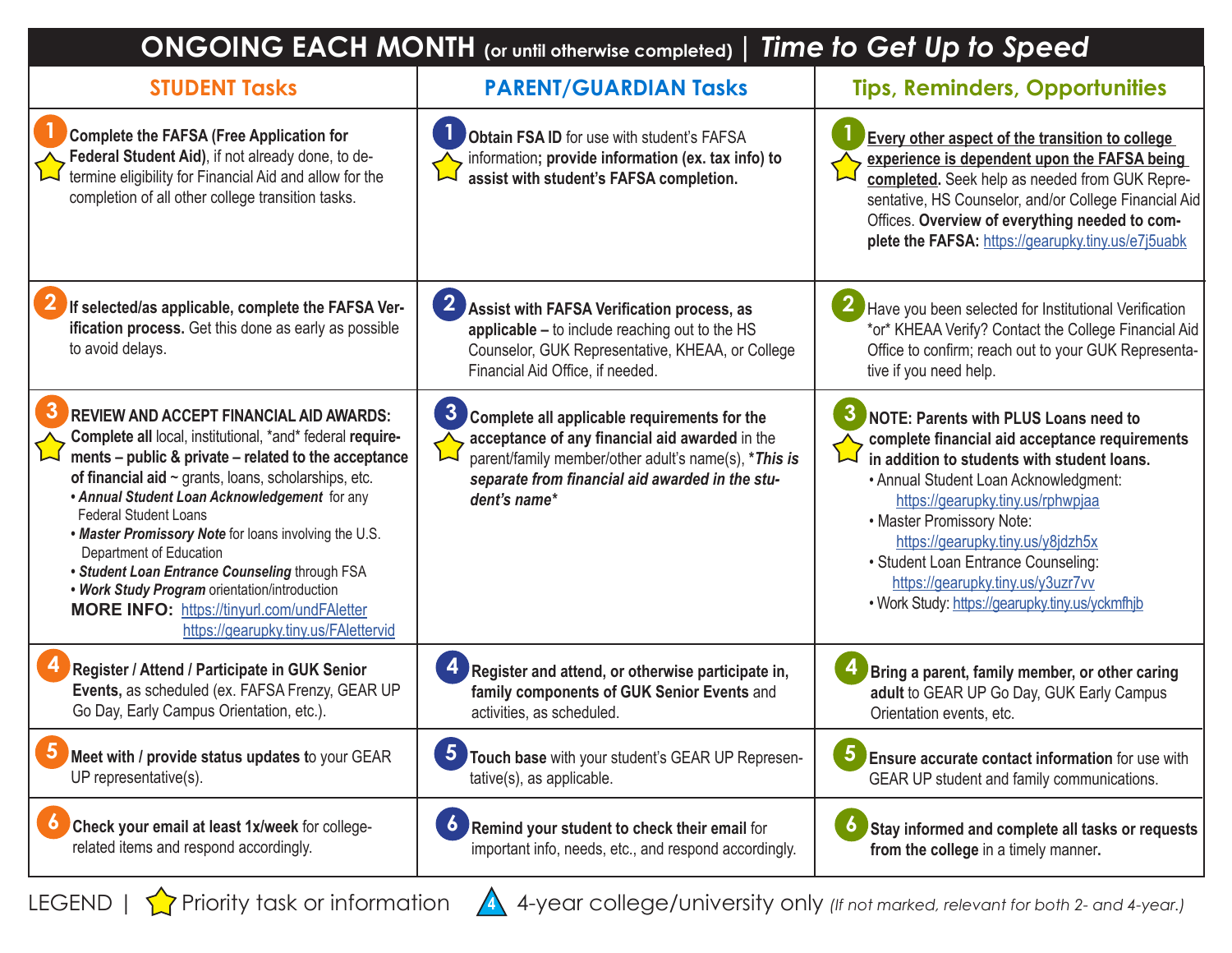| <b>APRIL: Spring Forward   Time to Prepare</b>                                                                                                                    |                                                                                                                                                                                               |                                                                                                                                                                                                    |
|-------------------------------------------------------------------------------------------------------------------------------------------------------------------|-----------------------------------------------------------------------------------------------------------------------------------------------------------------------------------------------|----------------------------------------------------------------------------------------------------------------------------------------------------------------------------------------------------|
| <b>STUDENT Tasks</b>                                                                                                                                              | <b>PARENT/GUARDIAN Tasks</b>                                                                                                                                                                  | <b>Tips, Reminders, Opportunities</b>                                                                                                                                                              |
| Make final decision around college selection, and<br>complete all correspondence related to formal<br>acceptance, as applicable.                                  | Help your student weigh their options; discuss the<br>value of their investments of time and money, as<br>well as any sacrifices involved, and which college<br>option might be the best fit. | Use this link to help compare financial aid offers from<br>multiple college institutions: https://gearupky.tiny.us/<br>mr3knb69                                                                    |
| Establish a *personal, non-school* email account<br>for use with college transition and correspondence<br>needs.                                                  | Ask your student each week about any emails re-<br>ceived from the college, and what action steps they<br>plan to take in response.                                                           | Check for email from the college every week, at<br>$\overline{\mathbf{2}}$<br>minimum; consider an account or folder to keep<br>college-related info separate from all other emails.               |
| Register for New Student / First Year Student Orien-<br>tation at your College Institution and pay any associ-<br>ated fees.                                      | Identify First Year Student Orientation parent/family<br>$\overline{3}$<br>components or activities, and plan to attend/participate.                                                          | (A) *Talk to your GUK PTC about requesting an<br>3<br><b>Orientation Fee Waiver if you have Pell</b><br><b>Grant Eligibility Status!*</b><br>(B) Ask about GEAR UP Early Campus Orientation.       |
| Research/confirm any placement exams or testing<br>requirement needs and schedule, as applicable.                                                                 | Some exams are required before students can<br>register for college courses (reading/math placement),<br>while others are optional (ex., another ACT).                                        | Ask about options to cover the costs of deposits,<br>registration, or other fees (ex. waivers) when<br>scheduling these tests or exams.<br>About ACT fee waivers: https://gearupky.tiny.us/waivers |
| Discuss and confirm living arrangements for first year<br>of college (ex. home, on-campus, off-campus housing,<br>etc.), inc. extended weekends & holiday breaks. | 5 Ensure that everyone is on the same page and<br>understands the student's living arrangements -<br>including the costs involved.                                                            | Identify potential roommate(s) and coordinate<br>plans for Housing Application or lease completion<br>details, as applicable.                                                                      |
| <b>Complete Housing Application and pay deposit on</b><br>or before deadline.                                                                                     | Note all deadlines associated with on-campus<br>housing. Encourage your student to be alert and pro-<br>active; housing is often limited/in high demand.                                      | Identify any specific institutional requirements<br>for Housing (ex. vaccines) not listed here; contact<br>Enrollment Office to confirm.                                                           |
| Review Meal Plan options - select and purchase<br>best fit.                                                                                                       | Take into account the realities of your student's<br>time on campus - before, after, & in-between classes<br>- to help guide them toward the best option.                                     | *Meal plans can apply to students living on campus<br>as well as commuter students at both 2-year and<br>4-year institutions.                                                                      |
| Confirm transportation arrangements for first se-<br>mester/year, including daily commutes and weekend<br>trips back and forth to home/campus, etc.               | Discuss the impact of daily commutes or trips back<br>home as they relate to weekly gas and vehicle mainte-<br>nance expenses.                                                                | <b>Research options</b> outside of personal vehicle use $-$ ex.<br>public transportation, ride sharing, etc. - to save money.<br>Check with the campus transportation/parking office.              |
| Schedule appointment with your GEAR UP<br>representative(s).                                                                                                      | Touch base with your student's GEAR UP represen-<br>9<br>tative(s), as applicable.                                                                                                            | (A) Ensure accurate contact information for use<br>with GEAR UP student and family communications.<br>(B) Meet your designated GEAR UP Kentucky<br>Postsecondary Transition Coordinator (PTC).     |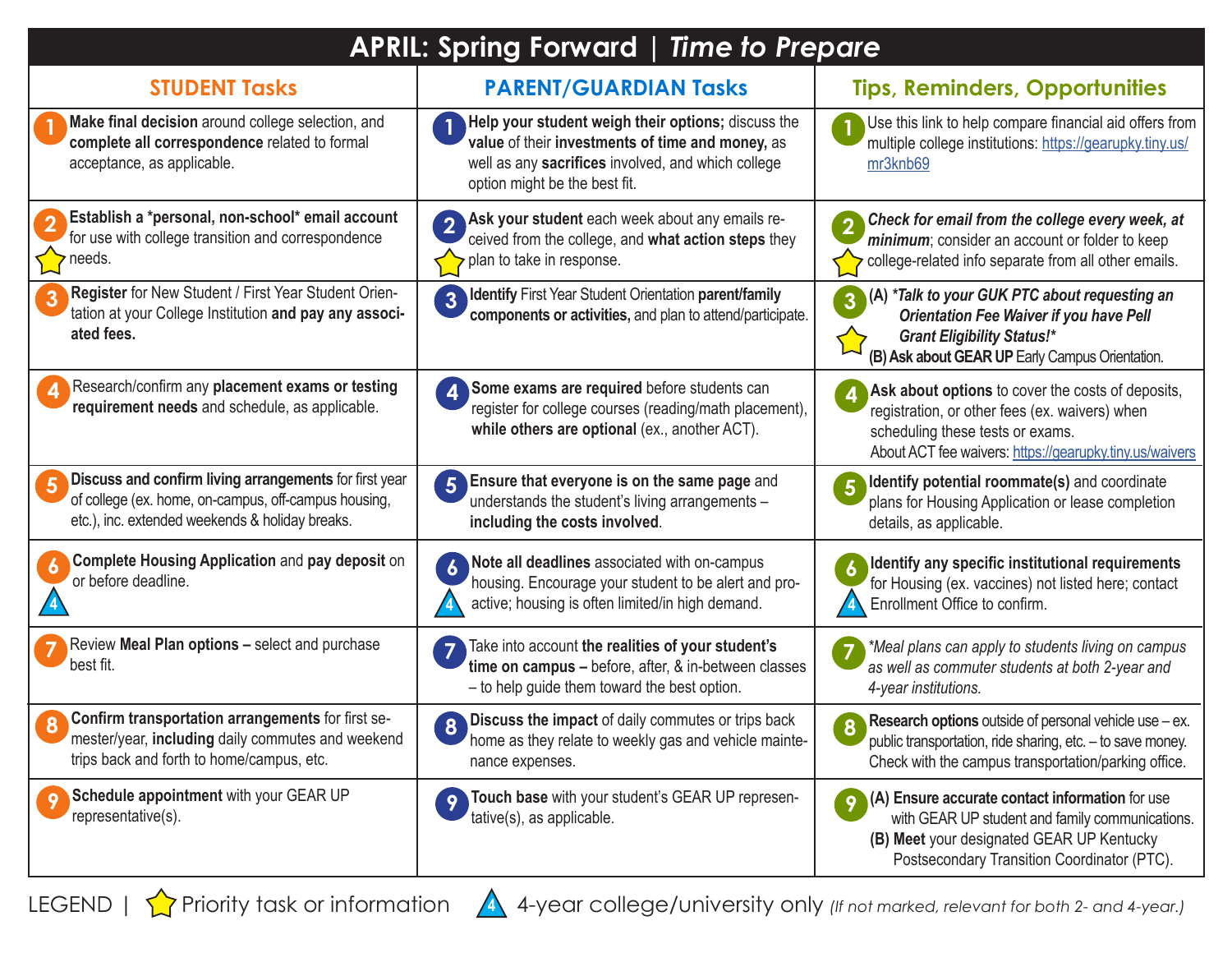|                                                                                                                                                | MAY: Goodbye High School, Hello College   Time to Celebrate                                                                                                                                         |                                                                                                                                                                                                                     |
|------------------------------------------------------------------------------------------------------------------------------------------------|-----------------------------------------------------------------------------------------------------------------------------------------------------------------------------------------------------|---------------------------------------------------------------------------------------------------------------------------------------------------------------------------------------------------------------------|
| <b>STUDENT Tasks</b>                                                                                                                           | <b>PARENT/GUARDIAN Tasks</b>                                                                                                                                                                        | <b>Tips, Reminders, Opportunities</b>                                                                                                                                                                               |
| Continue / complete any unfinished tasks from<br>previous month.                                                                               | Assist your student with completion or continuation<br>of unfinished tasks from previous month(s).                                                                                                  | Seek assistance as needed from your HS Counsel-<br>or, GUK Representative, and/or the college.                                                                                                                      |
| Attend and complete New Student/First Year Student<br>Orientation at college.                                                                  | Attend or otherwise participate in New Student / First<br>$\overline{2}$<br>Year Student Orientation activities for parents/families.                                                               | Register for / complete GEAR UP Early Campus<br>Orientation; connect with your GUK PTC to do this.                                                                                                                  |
| Confirm that your college receives your final high<br>school (HS) transcripts. $\triangle$                                                     | 3 Remind your student to ensure the delivery of their final<br>HS transcripts to the college. $\left\langle \right\rangle$                                                                          | Seek assistance as needed from GUK $\sum$<br>representatives, HS counselor, and/or the college.                                                                                                                     |
| Confirm roommate option(s) for first year; contact<br>them as applicable                                                                       | Consider contacting/meeting the parents/family<br>4<br>members of your student's roommate(s), as applicable.                                                                                        | Discuss potential cost-savings options for shared<br>living arrangements - whether on- or off-campus.                                                                                                               |
| Identify all technology needs and associated<br>costs (ex. college-provided vs. purchase vs. rental;<br>print services, etc.)                  | Discuss your student's technology needs and all<br>5<br>available options with them. *Make sure they reach<br>out to the college prior to making (or asking<br>you to make) any purchases.          | Remember to include all technology needs - ex.<br>calculators, laptops/tablets, software, printing, reli-<br>able, broadband internet access, etc. <b>Ask the</b><br>college about options BEFORE making purchases! |
| Develop a list of college supplies and materials,<br>along with plans to obtain them (ex. purchase, rent,<br>borrow, grad gifts, etc.). $\leq$ | Help your student in the development of this list and<br>ideas or options to obtain the items in question.                                                                                          | Consider asking others for advice - ex. college<br>students, older siblings, family friends, etc.                                                                                                                   |
| Create a monthly college budget for use with all<br>expenses (academic as well as living expenses and<br>social activities).                   | Consider creating a monthly college budget "parent<br>version" to accompany your student's budget, then<br>identify cost-savings opportunities between the two.                                     | Check out this resource that help with budget cre-<br>ation: https://gearupky.tiny.us/studentaidsg22                                                                                                                |
| Schedule medical appointments - for routine<br>needs, as well as college requirements - ex. physical,<br>immunizations.                        | Discuss and confirm plans for your<br>8<br>student's medical treatment and prescription<br>needs during college. Learn about FERPA & HIPAA,<br>& the differences in the two (*link in next column). | Make sure to discuss any prescription refill<br>needs with your medical provider. https://gearup-<br>ky.tiny.us/2p8fmb96                                                                                            |
| Purchase a Parking Pass, as applicable.                                                                                                        | Consider the pros and cons of purchasing a parking<br>9<br>pass for the semester vs. the entire year.                                                                                               | <b>NOTE:</b> Try to do this as early as possible; many $\land$<br>schools only have a limited number available.                                                                                                     |
| Review Meal Plan options - select and purchase best<br>fit (if applicable).                                                                    | Take into account the realities of the student's time on<br>10<br>campus - before, during, and in-between classes - to<br>help guide them toward the best option.                                   | *Meal plans can apply to both students living on<br>campus and commuter students.                                                                                                                                   |
| <b>Complete New Student /First Year Student Orienta-</b><br>tion at College Institution.                                                       | Attend or otherwise participate in New Student / 1st<br>$\overline{11}$<br>Year Student Orientation activities for parents/families.                                                                | <b>Complete GEAR UP Early Campus Orientation.</b>                                                                                                                                                                   |

LEGEND |  $\sum$  Priority task or information 44-year college/university only (If not marked, relevant for both 2- and 4-year.)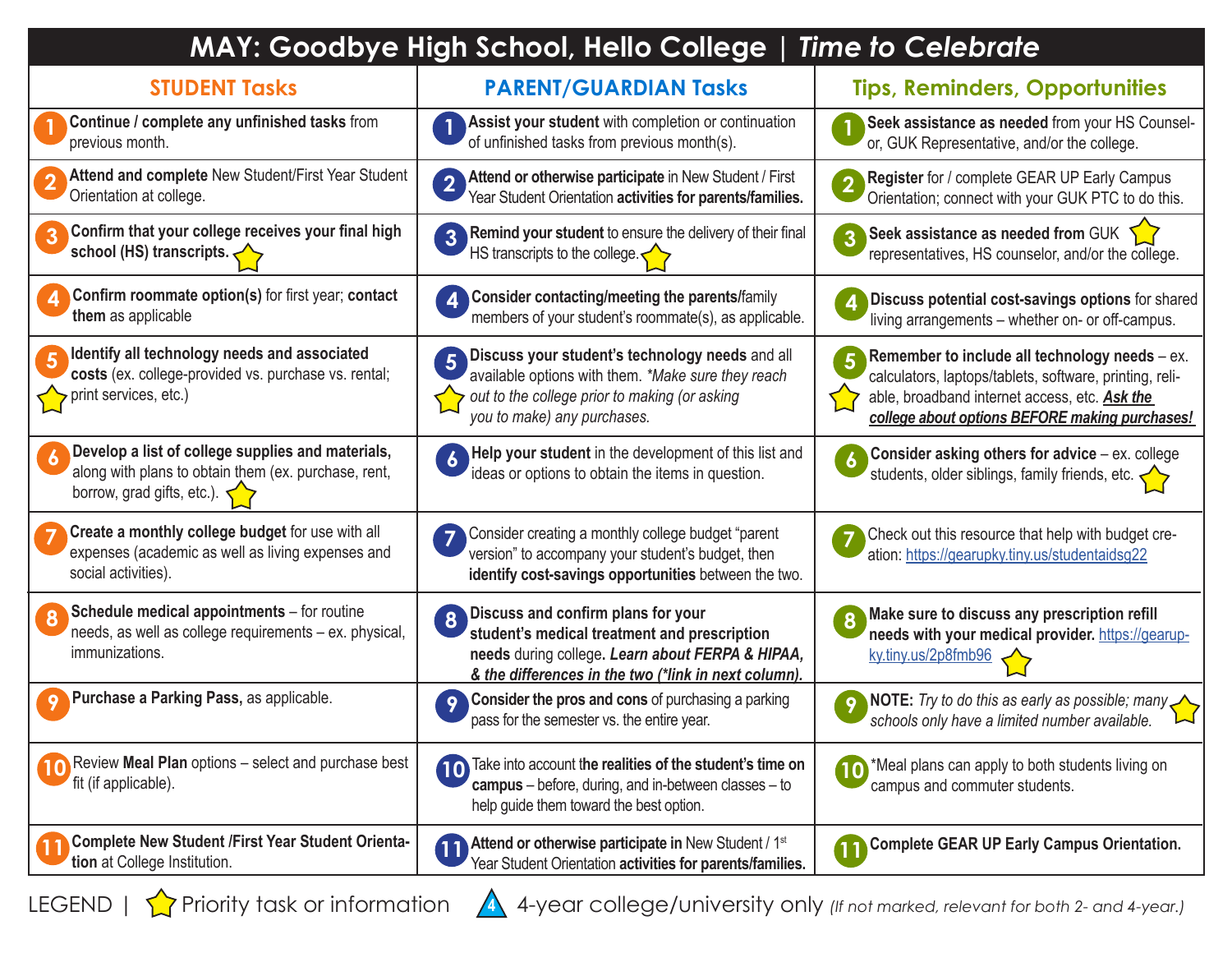| JUNE: College, Here We Come   Time to Pay a Visit                                                                                                                                 |                                                                                                                                                                                                                                                                                                                                                          |                                                                                                                                                                                                                                                                                                                                                                                                                                                                                                                                      |
|-----------------------------------------------------------------------------------------------------------------------------------------------------------------------------------|----------------------------------------------------------------------------------------------------------------------------------------------------------------------------------------------------------------------------------------------------------------------------------------------------------------------------------------------------------|--------------------------------------------------------------------------------------------------------------------------------------------------------------------------------------------------------------------------------------------------------------------------------------------------------------------------------------------------------------------------------------------------------------------------------------------------------------------------------------------------------------------------------------|
| <b>STUDENT Tasks</b>                                                                                                                                                              | <b>PARENT/GUARDIAN Tasks</b>                                                                                                                                                                                                                                                                                                                             | <b>Tips, Reminders, Opportunities</b>                                                                                                                                                                                                                                                                                                                                                                                                                                                                                                |
| Continue / complete any unfinished tasks from<br>previous month.                                                                                                                  | Assist your student with completion or continuation<br>of unfinished tasks from previous month(s).                                                                                                                                                                                                                                                       | Seek assistance as needed from your GUK<br>Postsecondary Transition Coordinator (PTC), and/or<br>appropriate college representatives.                                                                                                                                                                                                                                                                                                                                                                                                |
| <b>Complete New Student / First Year Student</b><br>Orientation at college institution and GEAR UP<br>Early Campus Orientation, as scheduled.                                     | Attend or otherwise participate in New Student / First<br>Year Student Orientation activities for parents/families.                                                                                                                                                                                                                                      | Locate and tour all buildings on campus that<br>$\overline{2}$<br>apply to you and your college-going experience<br>(classes, dorms, etc.). $\left\langle \right\rangle$                                                                                                                                                                                                                                                                                                                                                             |
| Register for classes as soon as possible / as soon<br>$\overline{3}$<br>you are able or eligible.                                                                                 | 3 Assist your student as needed / applicable.                                                                                                                                                                                                                                                                                                            | Identify and confirm any barriers to registration; take<br>action immediately; ask for help as needed.                                                                                                                                                                                                                                                                                                                                                                                                                               |
| Confirm roommate option(s) for first year; contact<br>them as applicable/appropriate.                                                                                             | Ask your student about any possible roommate<br>agreements (ex. supplies, living expenses or purchases).                                                                                                                                                                                                                                                 | Consider shared responsibilities for move-in day, if<br>applicable and appropriate.                                                                                                                                                                                                                                                                                                                                                                                                                                                  |
| Confirm all dorm items, supplies, and<br>transportation arrangements for move-in day.<br>Here's a sample packing list to get you started:<br>https://gearupky.tiny.us/packinglist | Discuss transportation options available for move-<br>in day with your student; request time off from work<br>to transport or accompany your student, as applicable.                                                                                                                                                                                     | Research options outside of personal or family<br>vehicle use - ex. UHaul rentals, multiple trips to<br>campus over time, ride sharing with a roommate $-$ to<br>save money.                                                                                                                                                                                                                                                                                                                                                         |
| Review college supplies and materials list - including<br>tech - make plans for purchases or arrangements<br>for outstanding needs.                                               | Assist your student in reviewing inventory - discuss<br>and confirm their plans for any outstanding needs.                                                                                                                                                                                                                                               | Don't be afraid to ask for help with finding items,<br>alternatives, or resources to assist with purchases!                                                                                                                                                                                                                                                                                                                                                                                                                          |
| Schedule a touch-base appointment (virtual or in-per-<br>son) with your GEAR UP Kentucky Postsecondary<br><b>Transition Coordinator (PTC).</b>                                    | Consider accompanying your student to their<br>touch-base appointment with their GUK Postsecondary<br>Transition Coordinator (PTC).                                                                                                                                                                                                                      | <b>Ensure accurate contact information - Student</b><br>and Parent - for use with GUK text communications.<br>Double-check with your GUK PTC on this.                                                                                                                                                                                                                                                                                                                                                                                |
| Explore the college website and find the pages that<br>8<br>you'll most commonly need to visit.                                                                                   | Explore the college website and subscribe to any<br>8<br>parent or family newsletters.                                                                                                                                                                                                                                                                   | Save key pages as favorites in your browser for<br>easy, future reference.                                                                                                                                                                                                                                                                                                                                                                                                                                                           |
| Secure textbooks and other course materials<br>following completion of Orientation and class<br>registration.                                                                     | (A) Help your student identify ALL options for text-<br>books and course materials - ex. purchase, rental,<br>electronic formats, etc.<br>(B) Educate yourself and student around how to<br>pay for textbooks and other course materials if they<br>haven't received their financial aid (see next column).<br>SOURCE: https://gearupky.tiny.us/2s5ywj89 | Schools that participate in federal student aid pro-<br>grams must provide a way for students to obtain<br>books & supplies by the 7 <sup>th</sup> day of the term if:<br>· You are eligible for disbursement (i.e., the payment of your<br>financial aid) 10 days before the term begins, and<br>· You will have a credit balance (i.e., money left over) after your<br>financial aid is applied to your tuition, fees, and other school<br>charges as applicable.<br>*Your school can tell you if the above criteria apply to you* |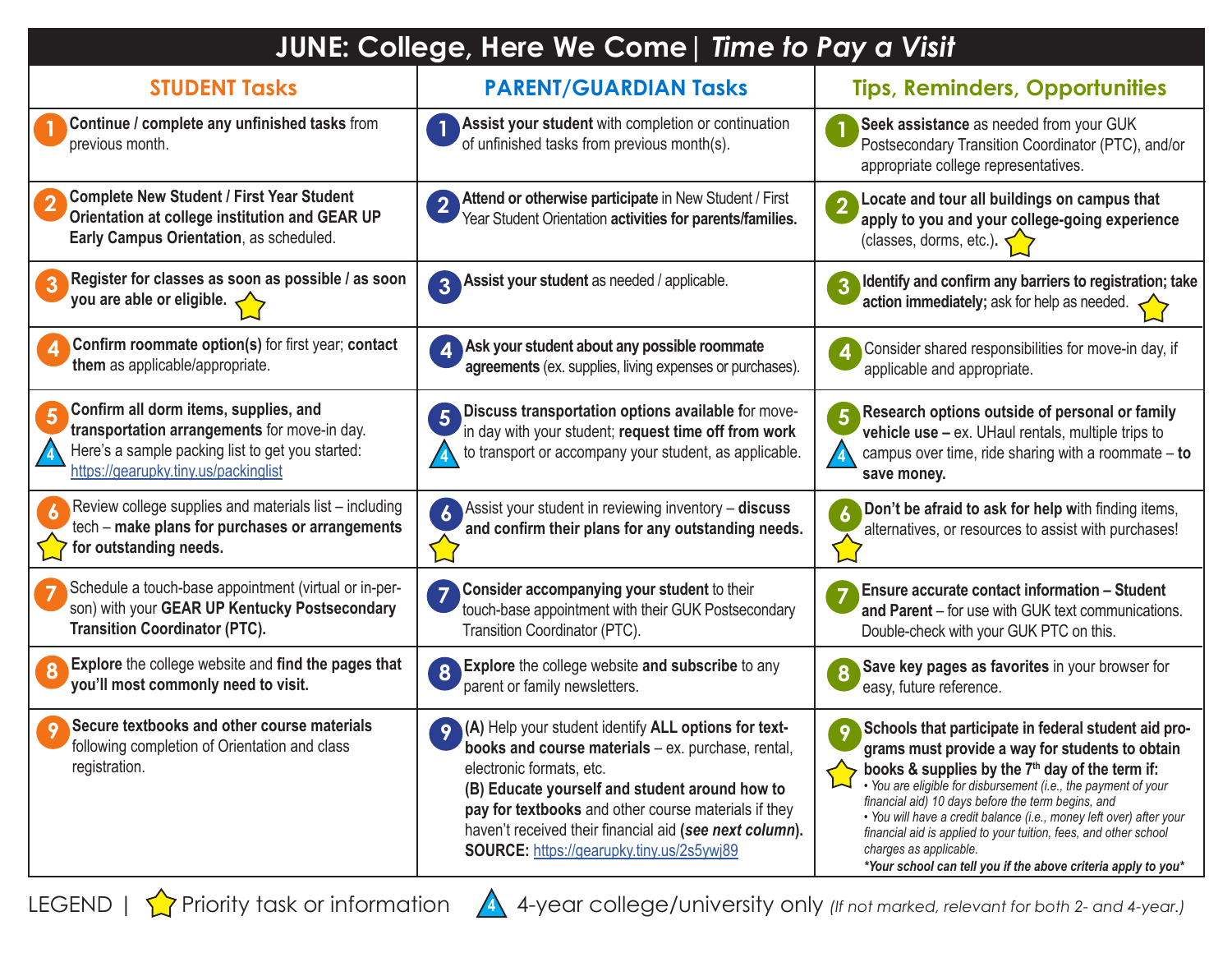| <b>JULY: Almost Here   Time to Get Excited</b>                                                                                                |                                                                                                                                                 |                                                                                                                                                                        |
|-----------------------------------------------------------------------------------------------------------------------------------------------|-------------------------------------------------------------------------------------------------------------------------------------------------|------------------------------------------------------------------------------------------------------------------------------------------------------------------------|
| <b>STUDENT Tasks</b>                                                                                                                          | <b>PARENT/GUARDIAN Tasks</b>                                                                                                                    | <b>Tips, Reminders, Opportunities</b>                                                                                                                                  |
| Continue / complete any unfinished tasks from<br>previous month.                                                                              | Assist your student with completion or continuation<br>of unfinished tasks from previous month(s).                                              | Seek assistance as needed from your GUK<br>Postsecondary Transition Coordinator (PTC), and/or<br>appropriate college representatives.                                  |
| <b>Complete New Student / First Year Student</b><br>Orientation at college institution and GEAR UP<br>Early Campus Orientation, as scheduled. | Attend or otherwise participate in New Student / First<br>Year Student Orientation activities for parents/families.                             | Locate and tour all buildings on campus that<br>apply to you and your college-going experience<br>(classes, dorms, etc.).                                              |
| REGISTER FOR CLASSES ASAP, if you haven't<br>already done so, following completion of New / 1 <sup>st</sup><br>Year Student Orientation       | Assist your student as needed / applicable.<br>$\overline{3}$                                                                                   | Identify and confirm any barriers to registration; take<br>action immediately; ask for help as needed.                                                                 |
| Contact the Financial Aid Office to make sure they<br>have all of your information confirmed and in order.                                    | Help your student identify any potential outstanding<br>4<br>financial needs for you or for them.                                               | Use email for correspondence with the Financial<br>Aid Office – it provides a helpful paper trail for you and<br>for them; remember, they deal with 1000s of students! |
| Ensure completion of physical exam and any<br>5<br>immunizations as required by the college.                                                  | Consider keeping copies of student's completed<br>exams and immunization records.                                                               | Identify and follow the protocols established by<br>your college and medical provider to release your<br>records.                                                      |
| Review your college supplies and materials list -<br>make final purchases or arrangements.                                                    | Review your student's supplies and materials list<br>and assist them with any outstanding items.                                                | $(1)$ Always have a Plan B;<br>(2) Separate "nice-to-have" vs "need-to-have" items;<br>"(3) Sometimes "no" just means "not right now"                                  |
| Confirm your assigned move-In date and time with<br>the Housing/Resident Life Office.                                                         | Confirm your student's assigned move-in date and<br>time; revisit any work or other scheduling needs.                                           | Review your student housing location and move-in<br>day logistics - ex. parking, loading/unloading zones,<br>and available help.                                       |
| Continue to explore the college website and identify<br>two student clubs or organizations that you'd like to<br>consider joining.            | Continue to explore the college website and<br>$\overline{\mathbf{8}}$<br>consider signing up for parent/family organizations<br>or activities. | Save key pages as favorites in your browser for<br>8<br>easy, future reference.                                                                                        |

LEGEND |  $\sum$  Priority task or information 44-year college/university only (If not marked, relevant for both 2- and 4-year.)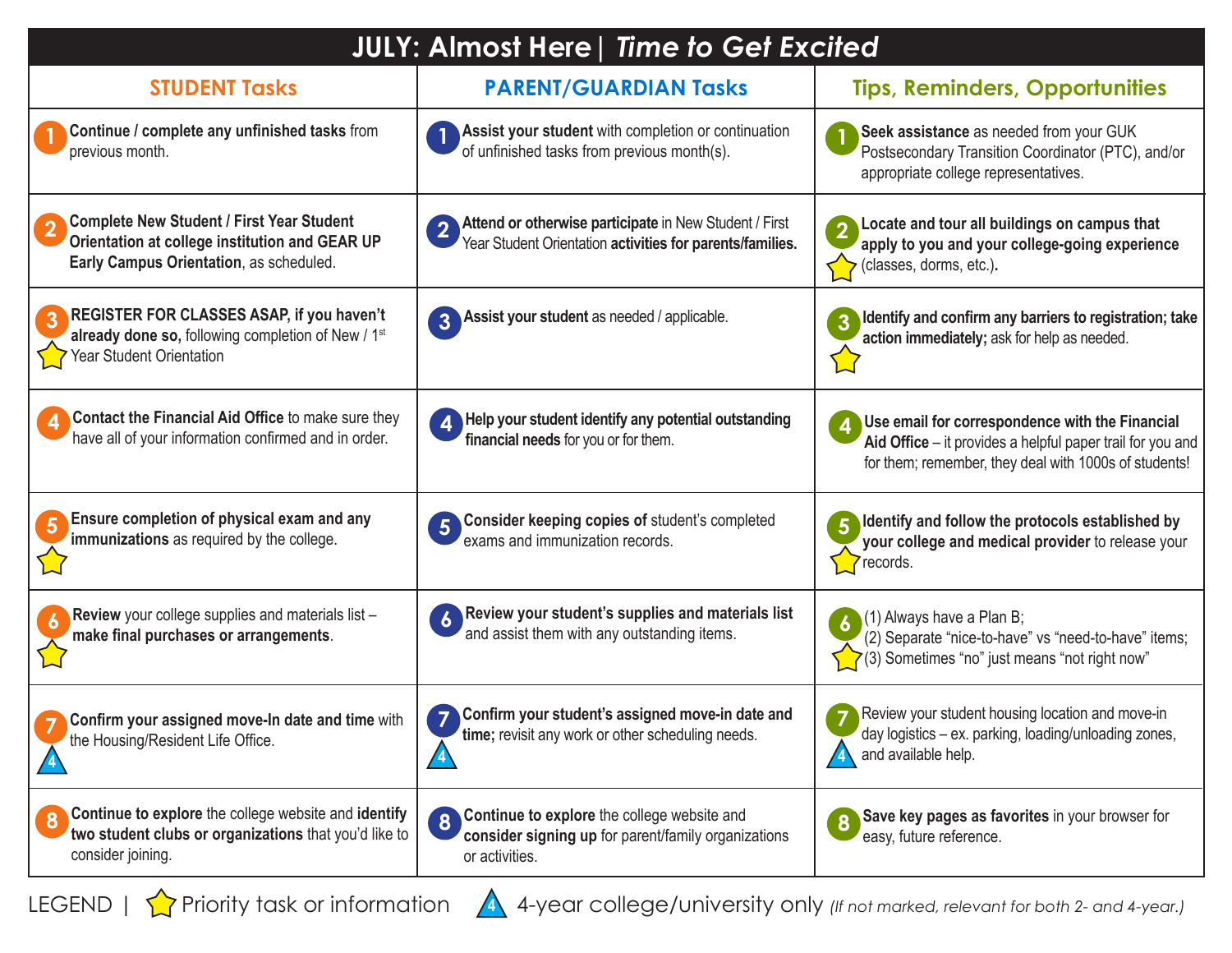| AUGUST: The Big Day   Time to Start This Great Adventure                                                                                                                                                            |                                                                                                                                                                                                                                                                                |                                                                                                                                                                                      |
|---------------------------------------------------------------------------------------------------------------------------------------------------------------------------------------------------------------------|--------------------------------------------------------------------------------------------------------------------------------------------------------------------------------------------------------------------------------------------------------------------------------|--------------------------------------------------------------------------------------------------------------------------------------------------------------------------------------|
| <b>STUDENT Tasks</b>                                                                                                                                                                                                | <b>PARENT/GUARDIAN Tasks</b>                                                                                                                                                                                                                                                   | <b>Tips, Reminders, Opportunities</b>                                                                                                                                                |
| Continue / complete any unfinished tasks from<br>previous month(s) ASAP.                                                                                                                                            | Assist your student with completion or continuation<br>of unfinished tasks from previous month(s).                                                                                                                                                                             | Seek assistance as needed from your GUK<br>Postsecondary Transition Coordinator (PTC), and/or<br>college representatives.                                                            |
| If you are moving out of the house to attend college,<br>talk to your family and set expectations about how<br>you all will communicate/keep in touch.                                                              | 2 If your student will be moving out of the house to<br>attend college, talk with them ahead of time about<br>plans to communicate/keep in touch.                                                                                                                              | Read this article to learn about effective ways to<br>$\overline{2}$<br>communicate with your college student:<br>https://gearupky.tiny.us/collegecommunicate                        |
| Touch base with your GUK POSTSECONDARY<br><b>TRANSITION COORDINATOR (PTC) after move-in</b><br>to confirm your arrival.                                                                                             | Feel free to reach out to your student's GUK Post-<br>$\overline{3}$<br>secondary Transition Coordinator (PTC) if you need<br>an ear - or a shoulder - after your student's move-in<br>day!                                                                                    | <b>Reach out to your GUK Postsecondary Transition</b><br>3<br>Coordinator (PTC) for help with any questions lead-<br>ing up to or following Freshman Move-In Day.                    |
| Participate in at least two social events for First-<br>Year Students during Welcome Week.                                                                                                                          | Ask your student to share their favorite part of<br>Welcome Week with you - and research campus<br>parent organizations you may want to join.                                                                                                                                  | Share your favorite Welcome Week moment with<br><b>GEAR UP!</b>                                                                                                                      |
| YOU MADE IT TO THE FIRST DAY OF CLASSES!<br>5<br>Have fun, and enjoy the start of Fall Semester as a<br>college student and GEAR UP Scholar!                                                                        | Have fun and celebrate your student's college stu-<br>dent and GEAR UP Scholar status!                                                                                                                                                                                         | Remember: Your GUK Postsecondary Transition<br>Coordinator (PTC) is available to you throughout<br>the entire first year of college!                                                 |
| The transition to college can be stressful for some<br>students. If you find yourself struggling, don't hes-<br>itate to reach out to your GUK PTC or to campus<br>counseling services. They are there to help you! | The transition to college can be stressful for some<br>$\boldsymbol{6}$<br>students. Find out where and how counseling and<br>mental health services are available to students<br>and make sure your student is aware of how to<br>take advantage of those services if needed. | Read this article to learn symptoms that indicate<br>emerging mental health issues, as well as what to<br>do if these symptoms are present:<br>https://gearupky.tiny.us/transitionmh |